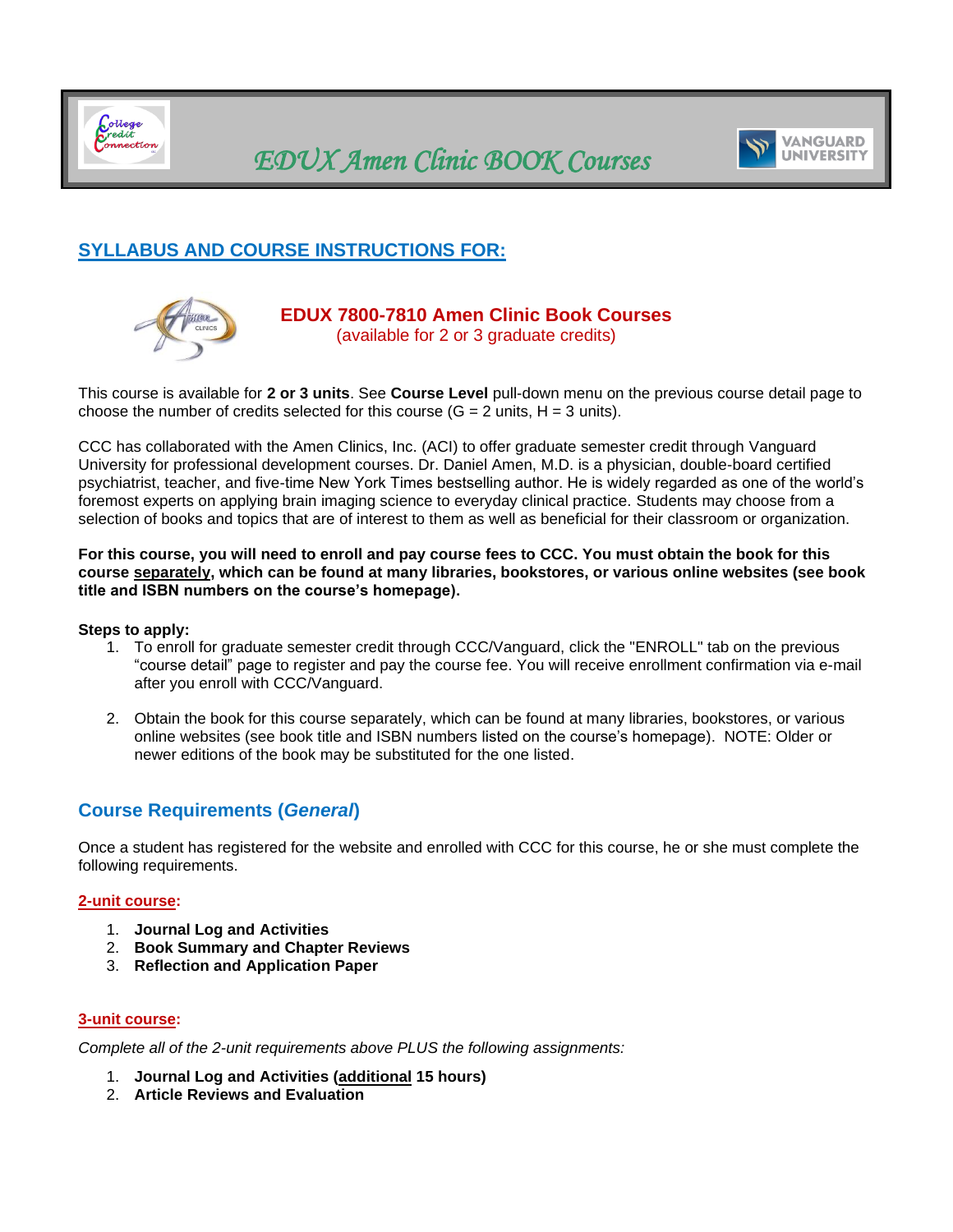## **Course Requirements (***Detailed***)**

Once a student has enrolled with CCC/VU for this course, he or she must complete the following requirements.

#### **Requirements for 2-unit course:**

- **1. Journal Log and Activities:** List the hours for your coursework and professional development activities in your Journal Log to meet the required **30 hours** of active instructional learning, applications or implementations.
	- Active instructional learning activities must be included in the Journal Log to equal a total of 30 hours*. To see [examples](#page-2-0) of learning activities that may be used to meet the requirement for Journal Log hours, [click here.](#page-2-0)*
	- Activities and hours entered in the Journal Log must be separate from and in addition to the time required to complete (write) the homework assignments listed for this course (i.e., Book Summary, Reflection and Application Paper).
- **2. Book Summary and Chapter Reviews:** Use the **book summary guiding questions** provided to summarize and describe the course text. Submit the assignment in the **Course Workshop** tab of your personal folder (see *[Submitting Coursework](#page-1-0)* details below).
- **3. Reflection and Application:** Use the **reflection guiding questions** provided to assess your professional development activities and explain your goals for improving your professional methodology or leadership performance based on this course, including how your clinical or educational practice may be enhanced. You must submit a reflection and application assignment that meets the standard and quality of a graduatelevel paper.

#### **Requirements for 3-unit course:**

*Complete all the 2-unit requirements above PLUS the following assignments:*

- **1. Journal Log and Activities:** List the hours for your coursework and professional development activities in your Journal Log. An **additional 15 hours** of active instructional learning activities for this 3-unit course must be included in the Journal Log to equal a total of 45 hours*. To see [examples](#page-2-0) of learning activities that may be used to meet the requirement for Journal Log hours, [click here.](#page-2-0)*
	- Activities and hours entered in the Journal Log must be separate from and in addition to the time required to complete (write) the homework assignments listed for this course (i.e., Reflection and Application Paper; Articles Reviews and Evaluation).
- **2. Article Reviews and Evaluation:** Read two educational articles that pertain to the professional development activities in which you participated. Select articles from a provided educational database and write a response to the **article review guiding questions** provided. The assignment must meet the standard and quality of graduate-level work.

#### [Back to Top](#page-0-0)

### <span id="page-1-0"></span>**Submitting Coursework**

Upon enrolling for this course, templates for assignments will be available for you to download in the **Course Workshop** tab of your personal folder (see **TRACK YOUR PROGRESS** located at the top right side of each CCC webpage after you log in). These templates also are available in the Course Material Templates section on each course detail page. All coursework must be uploaded and submitted electronically into your **Course Workshop** located in your personal folder. All course requirements must be submitted within **six months** from the date of course enrollment and must be original. You will receive a grade by email within 2-3 weeks of course completion.